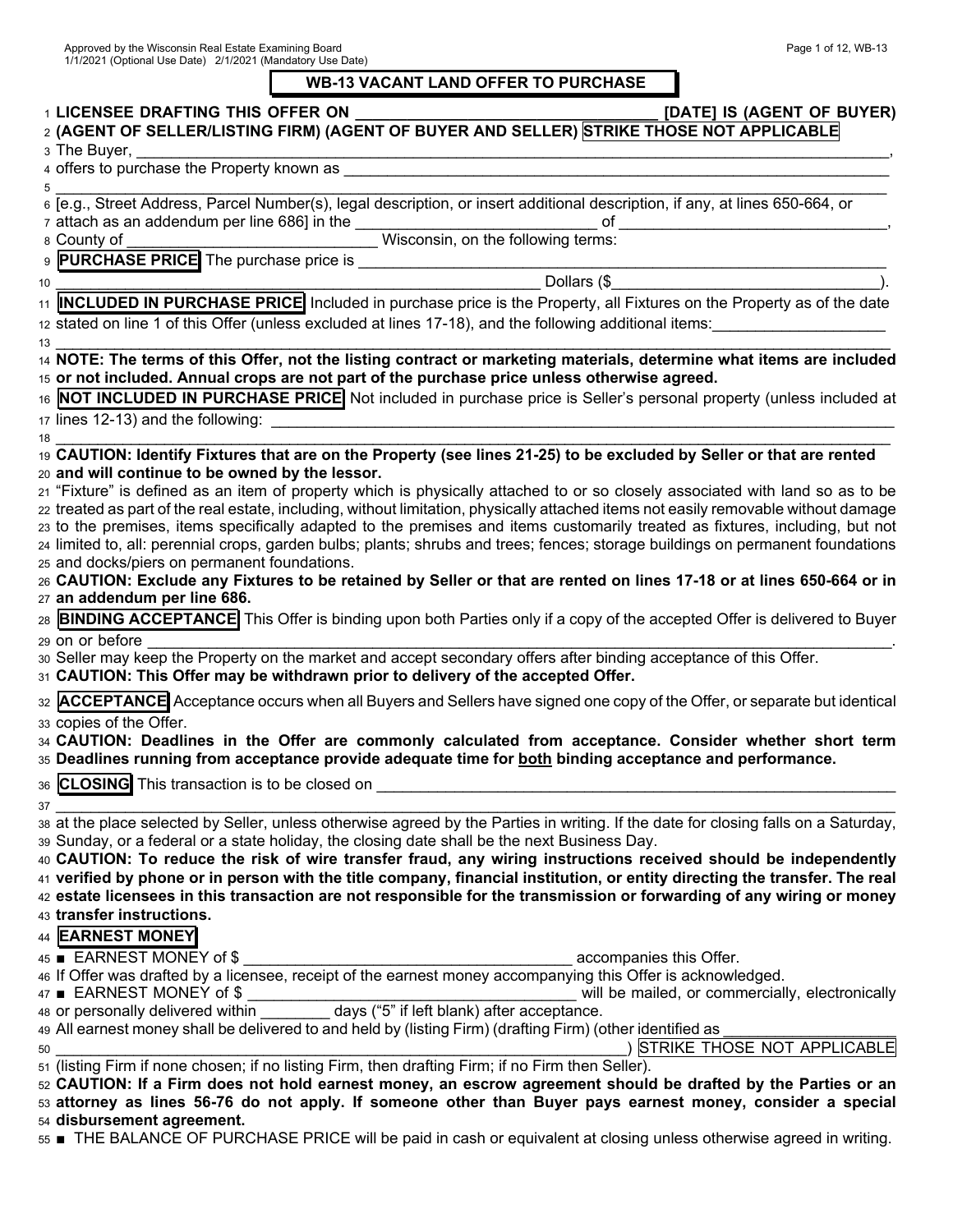56 ■ DISBURSEMENT IF EARNEST MONEY HELD BY A FIRM: If negotiations do not result in an accepted offer and the 57 earnest money is held by a Firm, the earnest money shall be promptly disbursed (after clearance from payer's depository 58 institution if earnest money is paid by check) to the person(s) who paid the earnest money. At closing, earnest money shall 59 be disbursed according to the closing statement. If this Offer does not close, the earnest money shall be disbursed according 60 to a written disbursement agreement signed by all Parties to this Offer. If said disbursement agreement has not been 61 delivered to the Firm holding the earnest money within 60 days after the date set for closing, that Firm may disburse the 62 earnest money: (1) as directed by an attorney who has reviewed the transaction and does not represent Buyer or Seller; 63 (2) into a court hearing a lawsuit involving the earnest money and all Parties to this Offer; (3) as directed by court order; (4) 64 upon authorization granted within this Offer; or (5) any other disbursement required or allowed by law. The Firm may retain 65 legal services to direct disbursement per (1) or to file an interpleader action per (2) and the Firm may deduct from the 66 earnest money any costs and reasonable attorneys' fees, not to exceed \$250, prior to disbursement.

67 ■ LEGAL RIGHTS/ACTION: The Firm's disbursement of earnest money does not determine the legal rights of the Parties 68 in relation to this Offer. Buyer's or Seller's legal right to earnest money cannot be determined by the Firm holding the earnest 69 money. At least 30 days prior to disbursement per (1), (4) or (5) above, where the Firm has knowledge that either Party 70 disagrees with the disbursement, the Firm shall send Buyer and Seller written notice of the intent to disburse by certified 71 mail. If Buyer or Seller disagrees with the Firm's proposed disbursement, a lawsuit may be filed to obtain a court order 72 regarding disbursement. Small Claims Court has jurisdiction over all earnest money disputes arising out of the sale of 73 residential property with one-to-four dwelling units. Buyer and Seller should consider consulting attorneys regarding their 74 legal rights under this Offer in case of a dispute. Both Parties agree to hold the Firm harmless from any liability for good 75 faith disbursement of earnest money in accordance with this Offer or applicable Department of Safety and Professional 76 Services regulations concerning earnest money. See Wis. Admin. Code Ch. REEB 18.

77 **TIME IS OF THE ESSENCE** "Time is of the Essence" as to: (1) earnest money payment(s); (2) binding acceptance; (3) 78 occupancy; (4) date of closing; (5) contingency Deadlines STRIKE AS APPLICABLE and all other dates and Deadlines in 79 this Offer except:

80 \_\_\_\_\_\_\_\_\_\_\_\_\_\_\_\_\_\_\_\_\_\_\_\_\_\_\_\_\_\_\_\_\_\_\_\_\_\_\_\_\_\_\_\_\_\_\_\_\_\_\_. If "Time is of the Essence" applies to a date or Deadline, 81 failure to perform by the exact date or Deadline is a breach of contract. If "Time is of the Essence" does not apply to a date 82 or Deadline, then performance within a reasonable time of the date or Deadline is allowed before a breach occurs.

83 **VACANT LAND DISCLOSURE REPORT** Wisconsin law requires owners of real property that does not include any 84 buildings to provide Buyers with a Vacant Land Disclosure Report. Excluded from this requirement are sales exempt from 85 the real estate transfer fee and sales by certain court-appointed fiduciaries, for example, personal representatives, who 86 have never occupied the Property. The form of the Report is found in Wis. Stat. § 709.033. The law provides: "§ 709.02 87 Disclosure . . . the owner of the property shall furnish, not later than 10 days after acceptance of a contract of sale . . ., to 88 the prospective buyer of the property a completed copy of the report . . . A prospective buyer who does not receive a report 89 within the 10 days may, within 2 business days after the end of that 10-day period, rescind the contract of sale . . . by 90 delivering a written notice of rescission to the owner or the owner's agent." Buyer may also have certain rescission rights if 91 a Vacant Land Disclosure Report disclosing defects is furnished before expiration of the 10 days, but after the Offer is 92 submitted to Seller. Buyer should review the report form or consult with an attorney for additional information regarding 93 rescission rights.

| 94 <b>PROPERTY CONDITION REPRESENTATIONS</b> Seller represents to Buyer that as of the date of acceptance Seller has         |                                              |
|------------------------------------------------------------------------------------------------------------------------------|----------------------------------------------|
| 95 no notice or knowledge of Conditions Affecting the Property or Transaction (lines 101-181) other than those identified in |                                              |
| 96 Seller's Vacant Land Disclosure Report dated                                                                              | , which was received by Buyer prior to Buyer |
| 97 signing this Offer and that is made a part of this Offer by reference COMPLETE DATE OR STRIKE AS APPLICABLE               |                                              |
| 98 and                                                                                                                       |                                              |

| 99                   |                                                                  |
|----------------------|------------------------------------------------------------------|
| $\sim$ $\sim$ $\sim$ | INCEDIT CONDITIONS NOT ALDEADY INCLUDED IN THE DISCLOSURE DEDODT |

#### 100 \_\_\_\_\_\_\_\_\_\_\_\_\_\_\_\_\_\_\_\_\_\_\_\_\_\_\_\_\_ INSERT CONDITIONS NOT ALREADY INCLUDED IN THE DISCLOSURE REPORT

101 "Conditions Affecting the Property or Transaction" are defined to include:

102 a. Flooding, standing water, drainage problems, or other water problems on or affecting the Property.

103 b. Impact fees or another condition or occurrence that would significantly increase development costs or reduce the value 104 of the property to a reasonable person with knowledge of the nature and scope of the condition or occurrence.

105 c. Brownfields (abandoned, idled, or underused land that may be subject to environmental contamination) or other 106 contaminated land on the property, or that contaminated soils on the property have been cleaned up under the Petroleum 107 Environmental Cleanup Fund Act (PECFA), a Wisconsin Department of Natural Resources (DNR) remedial or cleanup 108 program, the DATCP Agricultural Chemical Cleanup Program, or other similar program.

109 d. Subsoil conditions that would significantly increase the cost of development, including, but not limited to, subsurface 110 foundations or waste material; any type of fill; dumpsites where pesticides, herbicides, fertilizer, or other toxic or hazardous 111 materials or containers for these materials were disposed of in violation of manufacturer or government guidelines or other 112 laws regulating such disposal; high groundwater; adverse soil conditions, such as low load−bearing capacity, earth or soil 113 movement, settling, upheavals, or slides; excessive rocks or rock formations; or other soil problems.

114 e. Material violation of an environmental rule or other rule or agreement regulating the use of the Property.

115 f. Defects caused by unsafe concentrations of, or unsafe conditions relating to, radon, radium in water supplies, lead in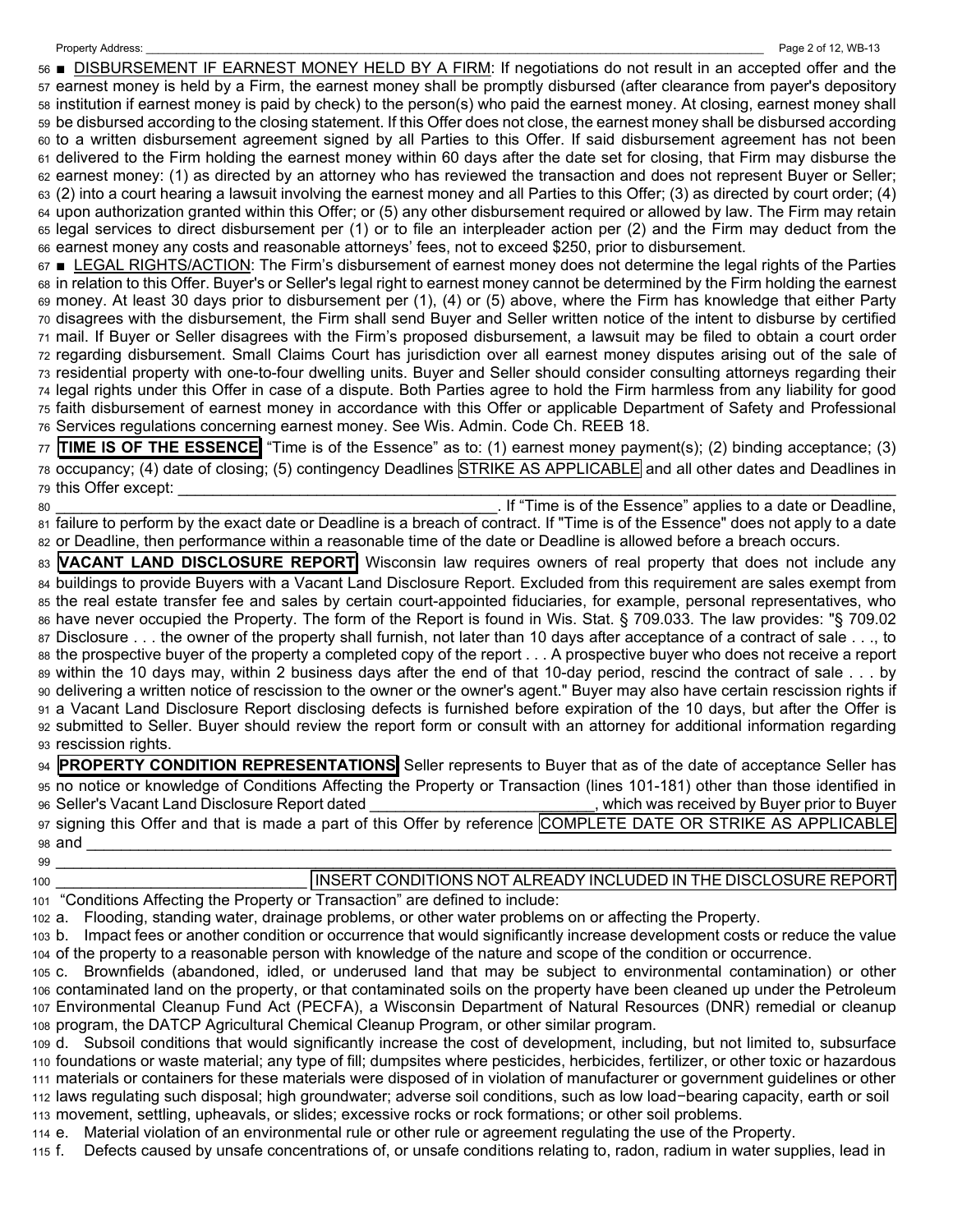116 soil, or other potentially hazardous or toxic substances on the Property; manufacture of methamphetamine or other 117 hazardous or toxic substances on the Property; or high voltage electric (100 KV or greater) or steel natural gas transmission 118 lines located on but not directly serving the Property.

119 g. Defects caused by unsafe concentrations of, unsafe conditions relating to, or the storage of, hazardous or toxic 120 substances on neighboring properties.

121 h. The Property is served by a joint well; Defects related to a joint well serving the Property; or Defects in a well on the 122 Property or in a well that serves the Property, including unsafe well water due to contaminants such as coliform, nitrates, or 123 atrazine, or any out−of−service wells or cisterns that are required to be abandoned (see § NR 812.26, Wis. Adm. Code) but 124 that are not closed or abandoned according to applicable regulations.

125 i. Defects in any septic system or other private sanitary disposal system on the Property; or any out−of−service septic 126 system serving the Property not closed or abandoned according to applicable regulations.

127 j. Underground or aboveground fuel storage tanks presently or previously on the Property for storage of flammable or 128 combustible liquids including, but not limited to, gasoline or heating oil; or Defects in the underground or aboveground fuel 129 storage tanks on or previously located on the Property. Defects in underground or aboveground fuel storage tanks may 130 include items such as abandoned tanks not closed in conformance with applicable local, state, and federal law; leaking; 131 corrosion; or failure to meet operating standards. (The owner, by law, may have to register the tanks with the Department 132 of Agriculture, Trade and Consumer Protection at P.O. Box 8911, Madison, Wisconsin, 53708, whether the tanks are in use 133 or not. Department regulations may require closure or removal of unused tanks.)

134 k. Existing or abandoned manure storage facilities located on the property.

135 l. Notice of property tax increases, other than normal annual increases, or pending Property tax reassessment; 136 remodeling that may increase the Property's assessed value; pending special assessments; or Property is within a special 137 purpose district, such as a drainage district, that has authority to impose assessments on the Property.

138 m. Proposed, planned, or commenced public improvements or public construction projects that may result in special 139 assessments or that may otherwise materially affect the Property or the present use of the Property; or any land division 140 involving the Property without required state or local permits.

141 n. The Property is part of or subject to a subdivision homeowners' association; or the Property is not a condominium unit 142 and there are common areas associated with the Property that are co−owned with others.

143 o. Any zoning code violations with respect to the Property; the Property or any portion thereof is located in a floodplain, 144 wetland or shoreland zoning area under local, state or federal regulations; or the Property is subject to a mitigation plan 145 required by Wisconsin Department of Natural Resources (DNR) rules related to county shoreland zoning ordinances, that 146 obligates the Property owner to establish or maintain certain measures related to shoreland conditions, enforceable by the 147 county.

148 p. Nonconforming uses of the Property (a nonconforming use is a use of land that existed lawfully before the current zoning 149 ordinance was enacted or amended, but that does not conform to the use restrictions in the current ordinance); conservation 150 easements (a conservation easement is a legal agreement in which a property owner conveys some of the rights associated 151 with ownership of his or her property to an easement holder such as a governmental unit or a qualified nonprofit organization 152 to protect the natural habitat of fish, wildlife, or plants or a similar ecosystem, preserve areas for outdoor recreation or 153 education, or for similar purposes); restrictive covenants or deed restrictions on the Property; or, other than public rights-of-154 way, nonowners having rights to use part of the Property, including, but not limited to, private rights−of−way and easements 155 other than recorded utility easements.

156 q. All or part of the Property has been assessed as agricultural land; has been assessed a use−value assessment 157 conversion charge; or payment of a use−value assessment conversion charge has been deferred.

158 r. All or part of the Property is subject to, enrolled in, or in violation of a farmland preservation agreement, Forest Crop 159 Law, Managed Forest Law, the Conservation Reserve Program, or a comparable program.

160 s. A dam is totally or partially located on the Property; or an ownership interest in a dam not located on the Property will 161 be transferred with the Property because the dam is owned collectively by a homeowners' association, lake district, or 162 similar group of which the Property owner is a member.

163 t. No legal access to the Property; or boundary or lot line disputes, encroachments or encumbrances (including a joint 164 driveway) affecting the Property. Encroachments often involve some type of physical object belonging to one person but 165 partially located on or overlapping on land belonging to another; such as, without limitation, fences, houses, garages, 166 driveways, gardens, and landscaping. Encumbrances include, without limitation, a right or claim of another to a portion of 167 the Property or to the use of the Property such as a joint driveway, liens, and licenses.

168 u. Government agency, court order, or federal, state, or local regulations requiring repair, alteration or correction of an 169 existing condition.

170 v. A pier attached to the Property not in compliance with state or local pier regulations; a written agreement affecting 171 riparian rights related to the Property; or the bed of the abutting navigable waterway is owned by a hydroelectric operator. 172 w. Material damage from fire, wind, flood, earthquake, expansive soil, erosion, or landslide.

173 x. Significant odor, noise, water diversion, water intrusion, or other irritants emanating from neighboring property.

174 y. Significant crop damage from disease, insects, soil contamination, wildlife, or other causes; diseased or dying trees or 175 shrubs; or substantial injuries or disease in livestock on the Property or neighboring property.

176 z. Animal, reptile, or other insect infestations; drainage easement or grading problems; excessive sliding; or any other 177 Defect or material condition.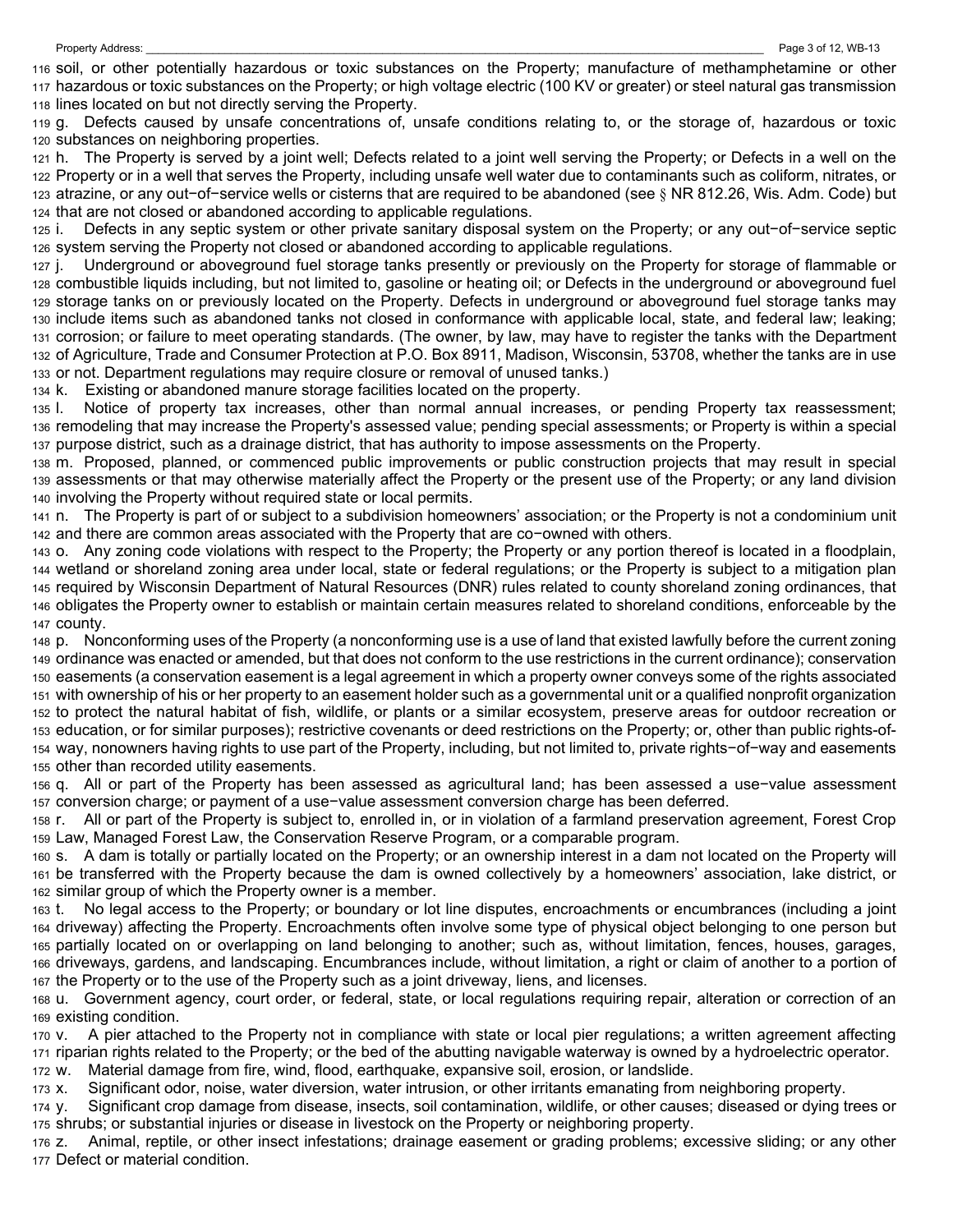178 aa. Archeological artifacts, mineral rights, orchards, or endangered species, or one or more burial sites on the Property.

179 bb. Owner is a foreign person as defined in the Foreign Investment in Real Property Tax Act in 26 IRC § 1445(f). 180 cc. Other Defects affecting the Property such as any agreements that bind subsequent owners of the property, such as a 181 lease agreement or an extension of credit from an electric cooperative.

182 **GOVERNMENT PROGRAMS:** Seller shall deliver to Buyer, within \_\_\_\_\_\_\_\_ days ("15" if left blank) after acceptance 183 of this Offer, a list of all federal, state, county, and local conservation, farmland, environmental, or other land use programs, 184 agreements, restrictions, or conservation easements, which apply to any part of the Property (e.g., farmland preservation 185 agreements, farmland preservation or exclusive agricultural zoning, use value assessments, Forest Crop, Managed Forest, 186 Conservation Reserve Program, wetland mitigation, shoreland zoning mitigation plan or comparable programs), along with 187 disclosure of any penalties, fees, withdrawal charges, or payback obligations pending, or currently deferred, if any. This 188 contingency will be deemed satisfied unless Buyer delivers to Seller, within 7 days after the deadline for delivery, a notice 189 terminating this Offer based upon the use restrictions, program requirements, and/or amount of any penalty, fee, charge, or 190 payback obligation.

**CAUTION: If Buyer does not terminate this Offer, Buyer is hereby agreeing that Buyer will continue in such programs, as may apply, and Buyer agrees to reimburse Seller should Buyer fail to continue any such program such that Seller incurs any costs, penalties, damages, or fees that are imposed because the program is not continued after sale. The Parties agree this provision survives closing.** 

195 **MANAGED FOREST LAND:** If all, or part, of the Property is managed forest land under the Managed Forest Law (MFL) 196 program, this designation will continue after closing. Buyer is advised as follows: The MFL is a landowner incentive 197 program that encourages sustainable forestry on private woodlands by reducing and deferring property taxes. Orders 198 designating lands as managed forest lands remain in effect for 25 or 50 years. When ownership of land enrolled in the 199 MFL program changes, the new owner must sign and file a report of the change of ownership on a form provided by the 200 Department of Natural Resources and pay a fee. By filing this form, the new owner agrees to the associated MFL 201 management plan and the MFL program rules. The DNR Division of Forestry monitors forest management plan 202 compliance. Changes a landowner makes to property that is subject to an order designating it as managed forest land, 203 or to its use, may jeopardize benefits under the program or may cause the property to be withdrawn from the program 204 and may result in the assessment of penalties. For more information call the local DNR forester or visit 205 https://dnr.wisconsin.gov/topic/forestry.

206 **USE VALUE ASSESSMENTS:** The use value assessment system values agricultural land based on the income that 207 would be generated from its rental for agricultural use rather than its fair market value. When a person converts agricultural 208 land to a non-agricultural use (e.g., residential or commercial development), that person may owe a conversion charge. 209 To obtain more information about the use value law or conversion charge, contact the Wisconsin Department of Revenue's 210 Equalization Bureau or visit http://www.revenue.wi.gov/.

211 **FARMLAND PRESERVATION:** The early termination of a farmland preservation agreement or removal of land from such 212 an agreement can trigger payment of a conversion fee equal to 3 times the per acre value of the land. Contact the 213 Wisconsin Department of Agriculture, Trade and Consumer Protection Division of Agricultural Resource Management or 214 visit http://www.datcp.state.wi.us/ for more information.

215 **CONSERVATION RESERVE PROGRAM (CRP):** The CRP encourages farmers, through contracts with the U.S. 216 Department of Agriculture, to stop growing crops on highly erodible or environmentally sensitive land and instead to plant 217 a protective cover of grass or trees. CRP contracts run for 10 to 15 years, and owners receive an annual rent as well as 218 certain incentive payments and cost share assistance for establishing long-term, resource-conserving ground cover. 219 Removing lands from the CRP in breach of a contract can be quite costly. For more information call the state Farm Service 220 Agency office or visit http://www.fsa.usda.gov/.

221 **SHORELAND ZONING ORDINANCES:** All counties must adopt uniform shoreland zoning ordinances in compliance with 222 Wis. Admin. Code Chapter NR 115. County shoreland zoning ordinances apply to all unincorporated land within 1,000 223 feet of a navigable lake, pond or flowage or within 300 feet of a navigable river or stream and establish minimum standards 224 for building setbacks and height limits, cutting trees and shrubs, lot sizes, water runoff, impervious surface standards (that 225 may be exceeded if a mitigation plan is adopted and recorded) and repairs to nonconforming structures. Buyers must 226 conform to any existing mitigation plans. For more information call the county zoning office or visit https://dnr.wi.gov/. 227 Buyer is advised to check with the applicable city, town or village for additional shoreland zoning or shoreland-wetland

228 zoning restrictions, if any. 229 **FENCES:** Wis. Stat. § 90.03 requires the owners of adjoining properties to keep and maintain legal fences in equal shares

230 where one or both of the properties is used and occupied for farming or grazing purposes.

231 **CAUTION: Consider an agreement addressing responsibility for fences if Property or adjoining land is used and**  232 **occupied for farming or grazing purposes.** 

233 **PROPERTY DEVELOPMENT WARNING:** If Buyer contemplates developing Property for a use other than the current use, 234 there are a variety of issues that should be addressed to ensure the development or new use is feasible. Buyer is solely 235 responsible to verify the current zoning allows for the proposed use of the Property at lines 251-255. Municipal and zoning 236 ordinances, recorded building and use restrictions, covenants and easements may prohibit certain improvements or uses 237 and therefore should be reviewed. Building permits, zoning or zoning variances, Architectural Control Committee approvals, 238 estimates for utility hook-up expenses, special assessments, changes for installation of roads or utilities, environmental 239 audits, subsoil tests, or other development related fees may need to be obtained or verified in order to determine the 240 feasibility of development of, or a particular use for, a property. Optional contingencies that allow Buyer to investigate certain 241 of these issues can be found at lines 244-304 and Buyer may add contingencies as needed in addenda (see line 686).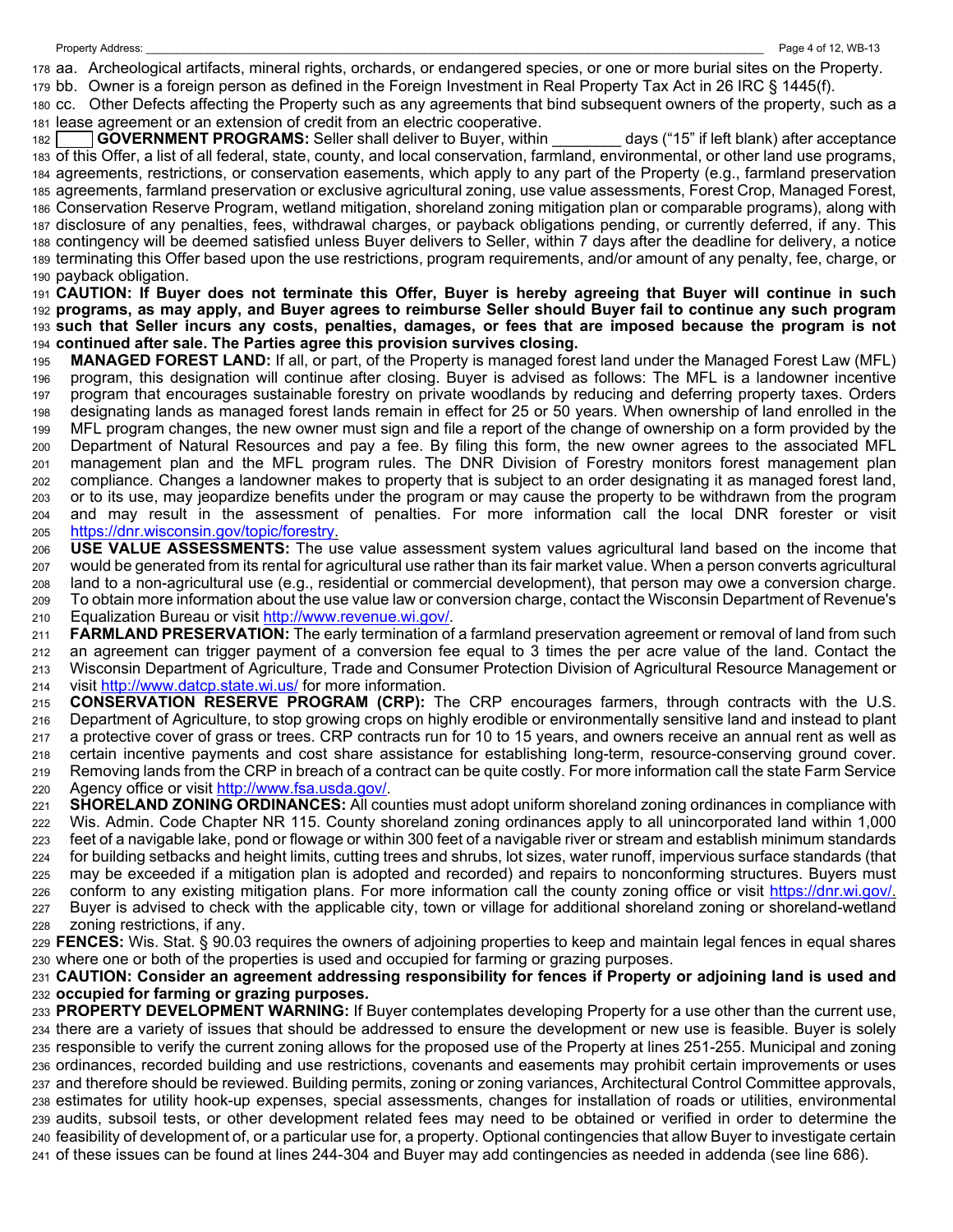|                    |  | 242 Buyer should review any plans for development or use changes to determine what issues should be addressed in these |  |  |  |  |
|--------------------|--|------------------------------------------------------------------------------------------------------------------------|--|--|--|--|
| 243 contingencies. |  |                                                                                                                        |  |  |  |  |

244 **PROPOSED USE CONTINGENCIES:** This Offer is contingent upon Buyer obtaining, at Buyer's expense, the reports or 245 documentation required by any optional provisions checked on lines 256-281 below. The optional provisions checked on 246 lines 256-281 shall be deemed satisfied unless Buyer, within \_\_\_\_\_\_ days ("30" if left blank) after acceptance, delivers: (1) 247 written notice to Seller specifying those optional provisions checked below that cannot be satisfied and (2) written evidence 248 substantiating why each specific provision referred to in Buyer's notice cannot be satisfied. Upon delivery of Buyer's notice, 249 this Offer shall be null and void. Seller agrees to cooperate with Buyer as necessary to satisfy the contingency provisions 250 checked at lines 256-281.

251 **Proposed Use:** Buyer is purchasing the Property for the purpose of:

| 252 |                                                                                                                                      |
|-----|--------------------------------------------------------------------------------------------------------------------------------------|
| 253 | [insert proposed use                                                                                                                 |
|     | 254 and type or style of building(s), size and proposed building location(s), if a requirement of Buyer's condition to               |
|     | 255 purchase, e.g.1400-1600 sq. ft. three-bedroom single family ranch home in northwest corner of lot].                              |
| 256 | <b>ZONING:</b> Verification of zoning and that the Property's zoning allows Buyer's proposed use described at lines                  |
| 257 | 251-255.                                                                                                                             |
|     | SUBSOILS: Written evidence from a qualified soils expert that the Property is free of any subsoil condition that                     |
| 258 | would make the proposed use described at lines 251-255 impossible or significantly increase the costs of such                        |
| 259 |                                                                                                                                      |
| 260 | development.                                                                                                                         |
| 261 | PRIVATE ONSITE WASTEWATER TREATMENT SYSTEM (POWTS) SUITABILITY: Written evidence from a                                              |
| 262 | certified soils tester that: (a) the soils at the Property locations selected by Buyer, and (b) all other conditions that must       |
| 263 | be approved, meet the legal requirements in effect on the date of this Offer to obtain a permit for a POWTS for use of               |
| 264 | the Property as stated on lines 251-255. The POWTS (septic system) allowed by the written evidence must be one of                    |
| 265 | the following POWTS that is approved by the State for use with the type of property identified at lines 251-255 CHECK                |
| 266 | ALL THAT APPLY: $\Box$ conventional in-ground; $\Box$ mound; $\Box$ at grade; $\Box$ in-ground pressure distribution; $\Box$ holding |
| 267 | $tank; \Box$ other:                                                                                                                  |
| 268 | <b>EASEMENTS AND RESTRICTIONS:</b> Copies of all public and private easements, covenants and restrictions                            |
| 269 | affecting the Property and a written determination by a qualified independent third party that none of these prohibit or             |
| 270 | significantly delay or increase the costs of the proposed use or development identified at lines 251-255.                            |
| 271 | APPROVALS/PERMITS: Permits, approvals and licenses, as appropriate, or the final discretionary action by the                         |
| 272 | granting authority prior to the issuance of such permits or building permit, approvals and licenses, for the following items         |
| 273 |                                                                                                                                      |
|     |                                                                                                                                      |
| 274 |                                                                                                                                      |
| 275 | UTILITIES: Written verification of the location of the following utility service connections (e.g., on the Property, at              |
| 276 | the lot line, across the street, etc.) CHECK AND COMPLETE AS APPLICABLE:                                                             |
| 277 |                                                                                                                                      |
| 278 |                                                                                                                                      |
| 279 | other                                                                                                                                |
| 280 | ACCESS TO PROPERTY: Written verification that there is legal vehicular access to the Property from public                            |
| 281 | roads.                                                                                                                               |
| 282 | LAND USE APPROVAL/PERMITS: This Offer is contingent upon (Buyer)(Seller) STRIKE ONE ("Buyer" if neither                              |
|     | 283 stricken) obtaining the following, including all costs: a CHECK ALL THAT APPLY nezoning; nonditional use permit;                 |
|     | for the Property for its proposed use described at lines 251-255.<br>$284 \Box$ variance; $\Box$ other                               |
|     | 285 Seller agrees to cooperate with Buyer as necessary to satisfy this contingency. Buyer shall deliver, within days of              |
|     | 286 acceptance, written notice to Seller if any item cannot be obtained, in which case this Offer shall be null and void.            |
| 287 | MAP OF THE PROPERTY: This Offer is contingent upon (Buyer obtaining) (Seller providing) STRIKE ONE ("Seller                          |
|     | 288 providing" if neither is stricken) a Map of the Property dated subsequent to the date of acceptance of this Offer prepared by    |
|     | 289 a registered land surveyor, within ______ days ("30" if left blank) after acceptance, at (Buyer's) (Seller's) STRIKE ONE         |
|     | 290 ("Seller's" if neither is stricken) expense. The map shall show minimum of _________ acres, maximum of                           |
|     | 291 acres, the legal description of the Property, the Property's boundaries and dimensions, visible encroachments upon the           |
|     | 292 Property, the location of improvements, if any, and:                                                                             |
|     |                                                                                                                                      |
|     | 293<br>STRIKE AND COMPLETE AS APPLICABLE. Additional map features that may                                                           |
| 294 |                                                                                                                                      |
|     | 295 be added include but are not limited to: staking of all corners of the Property; identifying dedicated and apparent streets; lot |
|     | 296 dimensions; total acreage or square footage; easements or rights-of-way.                                                         |
|     | 297 CAUTION: Consider the cost and the need for map features before selecting them. Also consider the time required                  |
|     | 298 to obtain the map when setting the deadline.                                                                                     |
|     | 299 This contingency shall be deemed satisfied unless Buyer, within 5 days after the deadline for delivery of said map, delivers     |
|     | 300 to Seller a copy of the map and a written notice which identifies: (1) the significant encroachment; (2) information materially  |
|     | 301 inconsistent with prior representations; or (3) failure to meet requirements stated within this contingency. Upon delivery of    |
|     | 302 Buyer's notice, this Offer shall be null and void. Once the deadline for delivery has passed, if Seller was responsible to       |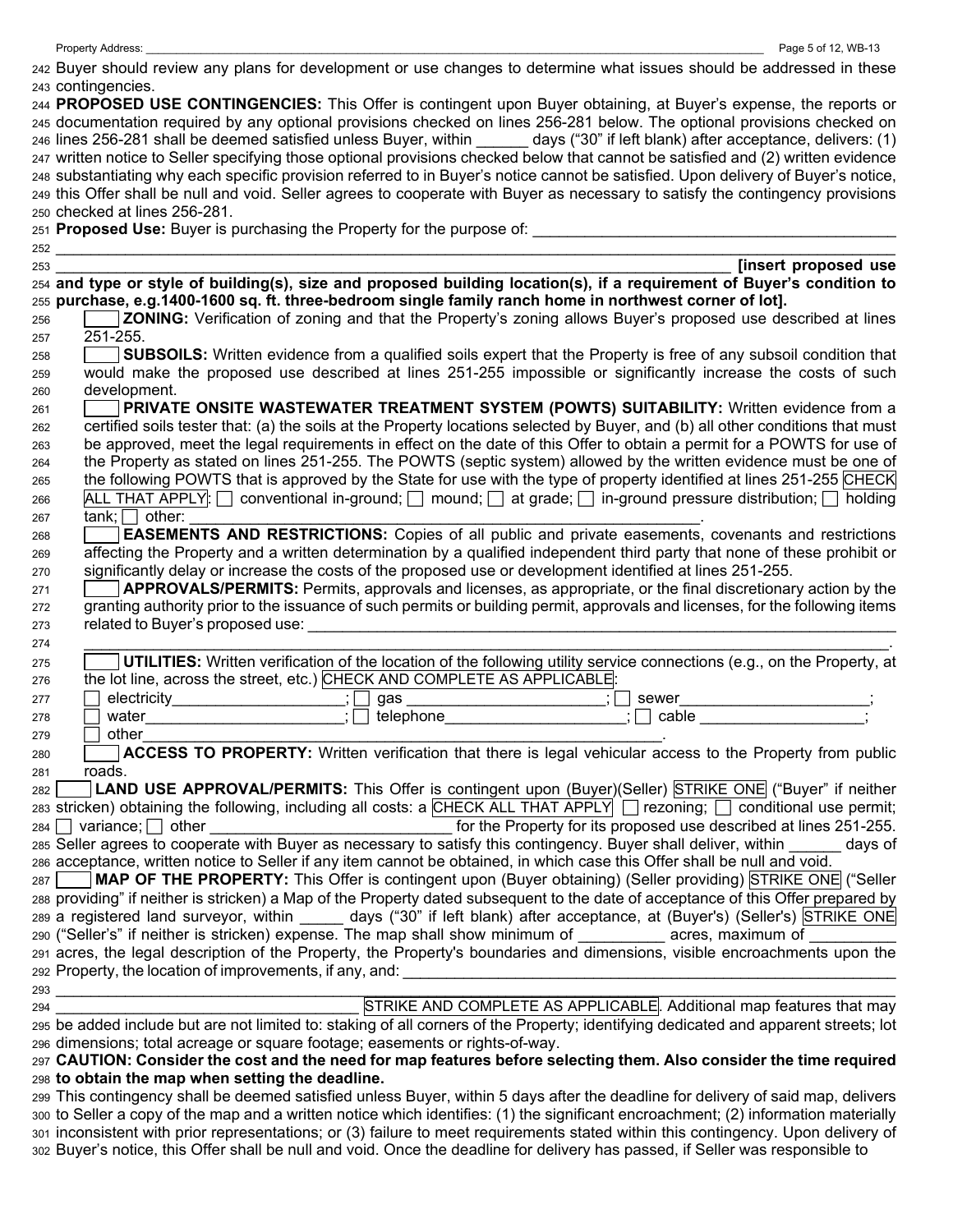303 provide the map and failed to timely deliver the map to Buyer, Buyer may terminate this Offer if Buyer delivers a written 304 notice of termination to Seller prior to Buyer's Actual Receipt of said map from Seller.

305 **INSPECTIONS AND TESTING** Buyer may only conduct inspections or tests if specific contingencies are included as a 306 part of this Offer. An "inspection" is defined as an observation of the Property, which does not include an appraisal or testing 307 of the Property, other than testing for leaking carbon monoxide, or testing for leaking LP gas or natural gas used as a fuel 308 source, which are hereby authorized. A "test" is defined as the taking of samples of materials such as soils, water, air or 309 building materials from the Property for laboratory or other analysis of these materials. Seller agrees to allow Buyer's 310 inspectors, testers and appraisers reasonable access to the Property upon advance notice, if necessary, to satisfy the 311 contingencies in this Offer. Buyer or licensees or both may be present at all inspections and testing. Except as otherwise 312 provided, Seller's authorization for inspections does not authorize Buyer to conduct testing of the Property.

313 **NOTE: Any contingency authorizing testing should specify the areas of the Property to be tested, the purpose of**  314 **the test, (e.g., to determine if environmental contamination is present), any limitations on Buyer's testing and any**  315 **other material terms of the contingency.** 

316 Buyer agrees to promptly restore the Property to its original condition after Buyer's inspections and testing are completed 317 unless otherwise agreed to with Seller. Buyer agrees to promptly provide copies of all inspection and testing reports to 318 Seller. Seller acknowledges that certain inspections or tests may detect environmental pollution that may be required to be 319 reported to the Wisconsin Department of Natural Resources.

320 **INSPECTION CONTINGENCY:** This contingency only authorizes inspections, not testing (see lines 305-319).

321 (1) This Offer is contingent upon a qualified independent inspector conducting an inspection of the Property after the date 322 on line 1 of this Offer that discloses no Defects.

323 (2) This Offer is further contingent upon a qualified independent inspector or independent qualified third party performing an 324 inspection of \_\_\_\_\_\_\_\_\_\_\_\_\_\_\_\_\_\_\_\_\_\_\_\_\_\_\_\_\_\_\_\_\_\_\_\_\_\_\_\_\_\_\_\_\_\_\_\_\_\_\_\_\_\_\_\_\_\_\_\_\_\_\_\_\_\_\_\_\_\_\_\_\_\_\_\_\_\_\_\_\_\_\_\_

325 and the state of the state of the state of the state of the state of the state of the state of the state of the state of the state of the state of the state of the state of the state of the state of the state of the st

- 326 to be separately inspected, e.g., dumpsite, timber quality, invasive species, etc.) that discloses no Defects.
- 327 (3) Buyer may have follow-up inspections recommended in a written report resulting from an authorized inspection, provided 328 they occur prior to the Deadline specified at line 333. Inspection(s) shall be performed by a qualified independent 329 inspector or independent qualified third party.

330 Buyer shall order the inspection(s) and be responsible for all costs of inspection(s).

331 **CAUTION: Buyer should provide sufficient time for the Property inspection and/or any specialized inspection(s),**  332 **as well as any follow-up inspection(s).**

333 This contingency shall be deemed satisfied unless Buyer, within \_\_\_\_\_\_\_\_ days ("15" if left blank) after acceptance, delivers 334 to Seller a copy of the written inspection report(s) dated after the date on line 1 of this Offer and a written notice listing the 335 Defect(s) identified in those report(s) to which Buyer objects (Notice of Defects).

336 **CAUTION: A proposed amendment is not a Notice of Defects and will not satisfy this notice requirement.**

337 For the purposes of this contingency, Defects do not include structural, mechanical or other conditions the nature and extent 338 of which Buyer had actual knowledge or written notice before signing this Offer.

**NOTE: "Defect" as defined on lines 553-555 means a condition that would have a significant adverse effect on the value of the Property; that would significantly impair the health or safety of future occupants of the Property; or that if not repaired, removed or replaced would significantly shorten or adversely affect the expected normal life of the premises.** 

343 ■ **RIGHT TO CURE:** Seller (shall)(shall not) **STRIKE ONE** ("shall" if neither is stricken) have the right to cure the Defects. 344 If Seller has the right to cure, Seller may satisfy this contingency by:

- 345 (1) delivering written notice to Buyer within \_\_\_\_\_\_\_\_ ("10" if left blank) days after Buyer's delivery of the Notice of Defects
- 346 stating Seller's election to cure Defects;
- 347 (2) curing the Defects in a good and workmanlike manner; and

348 (3) delivering to Buyer a written report detailing the work done no later than three days prior to closing.

349 This Offer shall be null and void if Buyer makes timely delivery of the Notice of Defects and written inspection report(s) and:

350 (1) Seller does not have the right to cure; or

- 351 (2) Seller has the right to cure but:
- 352 (a) Seller delivers written notice that Seller will not cure; or
- 353 (b) Seller does not timely deliver the written notice of election to cure.

# 354 **IF LINE 355 IS NOT MARKED OR IS MARKED N/A LINES 403-414 APPLY.**

355 **FINANCING COMMITMENT CONTINGENCY:** This Offer is contingent upon Buyer being able to obtain a written 356 \_\_\_\_\_\_\_\_\_\_\_\_\_\_\_\_\_\_\_\_\_\_\_\_\_\_\_\_\_\_ [loan type or specific lender, if any] first mortgage loan commitment as described 357 below, within \_\_\_\_\_\_\_\_ days after acceptance of this Offer. The financing selected shall be in an amount of not less than \$ 358 \_\_\_\_\_\_\_\_\_\_\_\_\_\_\_\_\_\_\_\_\_ for a term of not less than \_\_\_\_\_\_\_\_ years, amortized over not less than \_\_\_\_\_\_\_\_ years. Initial 359 monthly payments of principal and interest shall not exceed \$ . Buyer acknowledges that lender's 360 required monthly payments may also include 1/12th of the estimated net annual real estate taxes, hazard insurance 361 premiums, and private mortgage insurance premiums. The mortgage shall not include a prepayment premium. Buyer agrees 362 to pay discount points in an amount not to exceed \_\_\_\_\_\_\_% ("0" if left blank) of the loan. If Buyer is using multiple loan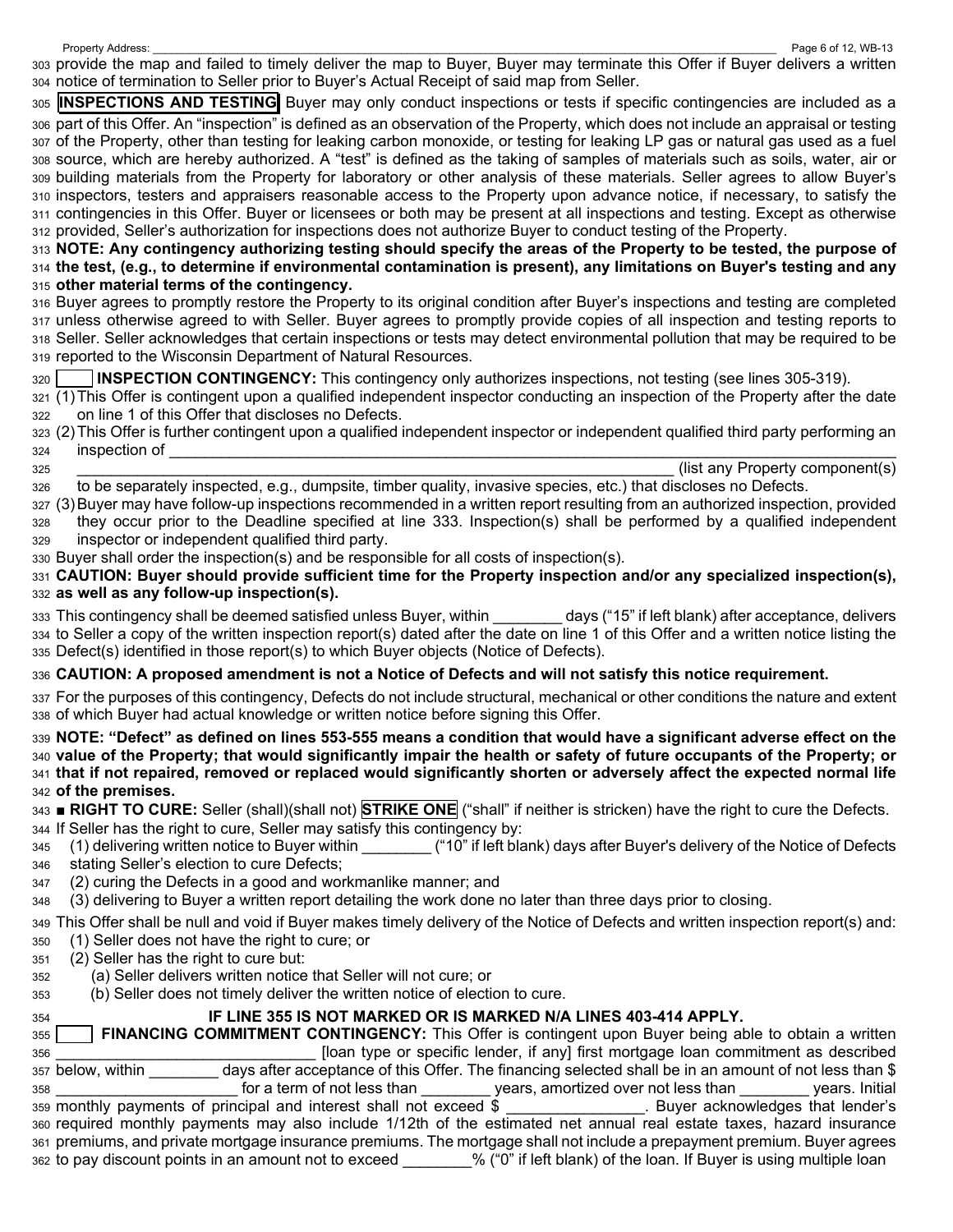363 sources or obtaining a construction loan or land contract financing, describe at lines 650-664 or in an addendum attached 364 per line 686. Buyer agrees to pay all customary loan and closing costs, wire fees, and loan origination fees, to promptly 365 apply for a mortgage loan, and to provide evidence of application promptly upon request of Seller. Seller agrees to allow 366 lender's appraiser access to the Property.

367 **■** LOAN AMOUNT ADJUSTMENT: If the purchase price under this Offer is modified, any financed amount, unless otherwise 368 provided, shall be adjusted to the same percentage of the purchase price as in this contingency and the monthly payments 369 shall be adjusted as necessary to maintain the term and amortization stated above.

370 **CHECK AND COMPLETE APPLICABLE FINANCING PROVISION AT LINE 371 or 372.** 

371 **FIXED RATE FINANCING:** The annual rate of interest shall not exceed  $\%$ .

372 **ADJUSTABLE RATE FINANCING:** The initial interest rate shall not exceed 28. The initial interest rate

373 shall be fixed for \_\_\_\_\_\_\_\_ months, at which time the interest rate may be increased not more than \_\_\_\_\_\_\_\_% ("2" if

374 left blank) at the first adjustment and by not more than \_\_\_\_\_\_\_\_% ("1" if left blank) at each subsequent adjustment. 375 The maximum interest rate during the mortgage term shall not exceed the initial interest rate plus  $\%$  ("6" if

376 left blank). Monthly payments of principal and interest may be adjusted to reflect interest changes.

377 **■** SATISFACTION OF FINANCING COMMITMENT CONTINGENCY: If Buyer qualifies for the loan described in this Offer 378 or another loan acceptable to Buyer, Buyer agrees to deliver to Seller a copy of a written loan commitment.

379 This contingency shall be satisfied if, after Buyer's review, Buyer delivers to Seller a copy of a written loan commitment 380 (even if subject to conditions) that is:

381 (1) signed by Buyer; or,

382 (2) accompanied by Buyer's written direction for delivery.

383 Delivery of a loan commitment by Buyer's lender or delivery accompanied by a notice of unacceptability shall not satisfy 384 this contingency.

385 **CAUTION: The delivered loan commitment may contain conditions Buyer must yet satisfy to obligate the lender to**  386 **provide the loan. Buyer understands delivery of a loan commitment removes the Financing Commitment**  387 **Contingency from the Offer and shifts the risk to Buyer if the loan is not funded.** 

388 **■** SELLER TERMINATION RIGHTS: If Buyer does not deliver a loan commitment on or before the Deadline on line 357. 389 Seller may terminate this Offer if Seller delivers a written notice of termination to Buyer prior to Seller's Actual Receipt of 390 written loan commitment from Buyer.

391 **■** FINANCING COMMITMENT UNAVAILABILITY: If a financing commitment is not available on the terms stated in this 392 Offer (and Buyer has not already delivered an acceptable loan commitment for other financing to Seller), Buyer shall 393 promptly deliver written notice to Seller of same including copies of lender(s)' rejection letter(s) or other evidence of 394 unavailability.

395 **SELLER FINANCING:** Seller shall have 10 days after the earlier of:

396 (1) Buyer delivery of written notice of evidence of unavailability as noted in lines 391-394: or

397 (2) the Deadline for delivery of the loan commitment on line 357,

398 to deliver to Buyer written notice of Seller's decision to (finance this transaction with a note and mortgage under the same 399 terms set forth in this Offer, and this Offer shall remain in full force and effect, with the time for closing extended accordingly. 400 If Seller's notice is not timely given, the option for Seller to provide financing shall be considered waived. Buyer agrees to 401 cooperate with and authorizes Seller to obtain any credit information reasonably appropriate to determine Buyer's credit 402 worthiness for Seller financing.

403 **IF THIS OFFER IS NOT CONTINGENT ON FINANCING COMMITMENT** Within \_\_\_\_\_\_\_\_ days ("7" if left blank) after

404 acceptance, Buyer shall deliver to Seller either:

| 405 (1) reasonable written verification from a financial institution or third party in control of Buyer's funds that Buyer has, at |
|------------------------------------------------------------------------------------------------------------------------------------|
| 406 the time of verification, sufficient funds to close; or                                                                        |

407 (2)  $\Box$ 408 \_\_\_\_\_\_\_\_\_\_\_\_\_\_\_\_\_\_\_\_\_\_\_\_\_\_\_\_\_\_\_\_\_\_\_\_\_\_\_\_\_\_\_\_\_\_\_\_\_ [Specify documentation Buyer agrees to deliver to Seller].

409 If such written verification or documentation is not delivered, Seller has the right to terminate this Offer by delivering written 410 notice to Buyer prior to Seller's Actual Receipt of a copy of Buyer's written verification. Buyer may or may not obtain 411 mortgage financing but does not need the protection of a financing commitment contingency. Seller agrees to allow Buyer's 412 appraiser access to the Property for purposes of an appraisal. Buyer understands and agrees that this Offer is not subject 413 to the appraisal meeting any particular value, unless this Offer is subject to an appraisal contingency, nor does the right of 414 access for an appraisal constitute a financing commitment contingency.

415 **APPRAISAL CONTINGENCY:** This Offer is contingent upon Buyer or Buyer's lender having the Property appraised 416 at Buyer's expense by a Wisconsin licensed or certified independent appraiser who issues an appraisal report dated 417 subsequent to the date stated on line 1 of this Offer, indicating an appraised value for the Property equal to or greater than 418 the agreed upon purchase price.

419 This contingency shall be deemed satisfied unless Buyer, within \_\_\_\_\_\_\_\_ days after acceptance, delivers to Seller a copy 420 of the appraisal report indicating an appraised value less than the agreed upon purchase price, and a written notice objecting 421 to the appraised value.

422 ■ **RIGHT TO CURE:** Seller (shall) (shall not) STRIKE ONE ("shall" if neither is stricken) have the right to cure.

423 If Seller has the right to cure, Seller may satisfy this contingency by delivering written notice to Buyer adjusting the purchase 424 price to the value shown on the appraisal report within days ("5" if left blank) after Buyer's delivery of the appraisal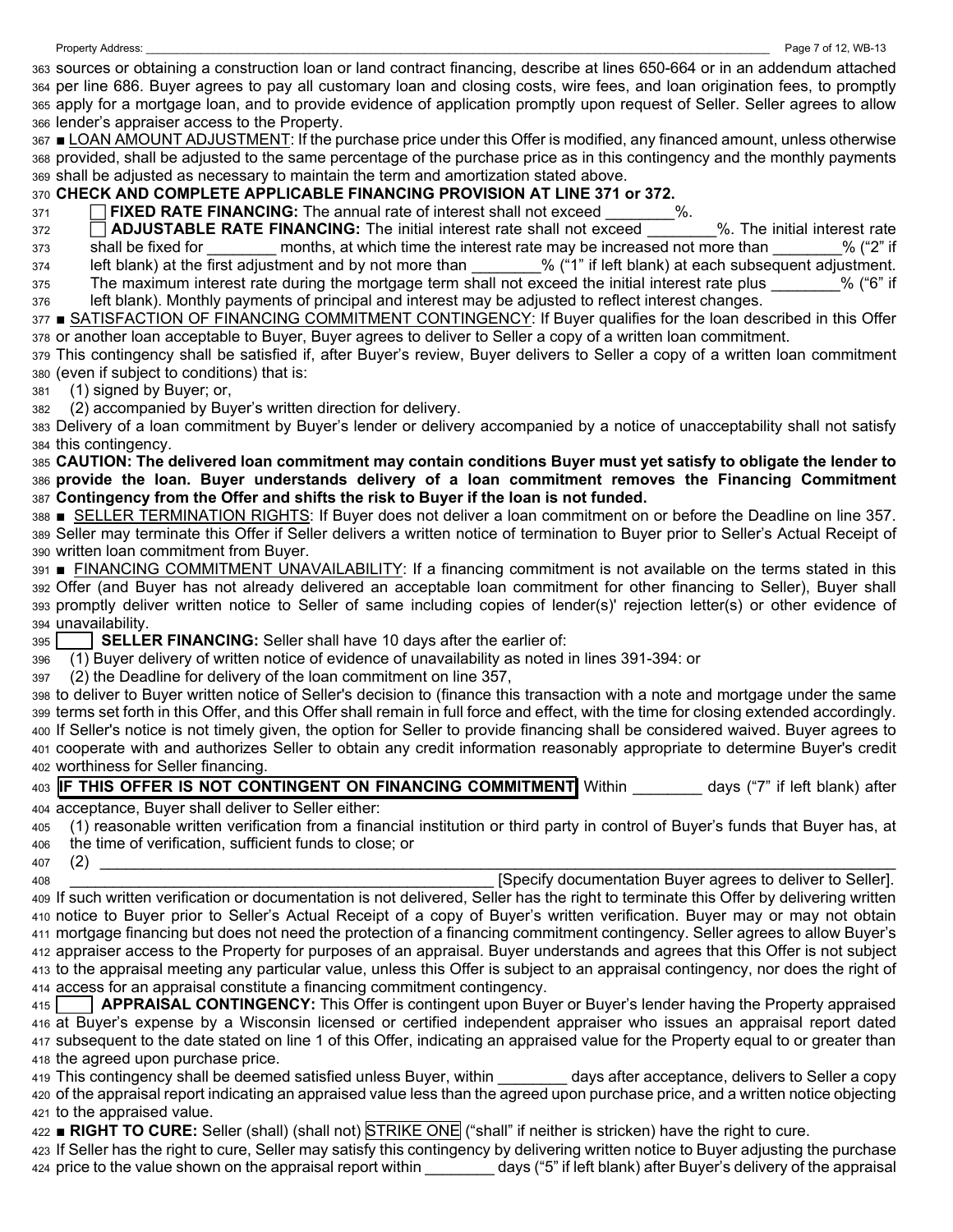|     | Page 8 of 12, WB-13<br>Property Address:                                                                                                                                                                                               |
|-----|----------------------------------------------------------------------------------------------------------------------------------------------------------------------------------------------------------------------------------------|
|     | 425 report and the notice objecting to the appraised value. Seller and Buyer agree to promptly execute an amendment initiated<br>426 by either party after delivery of Seller's notice, solely to reflect the adjusted purchase price. |
|     | 427 This Offer shall be null and void if Buyer makes timely delivery of the notice objecting to appraised value and the written                                                                                                        |
|     | 428 appraisal report and:                                                                                                                                                                                                              |
| 429 | (1) Seller does not have the right to cure; or                                                                                                                                                                                         |
| 430 | (2) Seller has the right to cure but:                                                                                                                                                                                                  |
| 431 | (a) Seller delivers written notice that Seller will not adjust the purchase price; or                                                                                                                                                  |
| 432 | (b) Seller does not timely deliver the written notice adjusting the purchase price to the value shown on the appraisal                                                                                                                 |
| 433 | report.                                                                                                                                                                                                                                |
|     | 434 NOTE: An executed FHA, VA or USDA Amendatory clause may supersede this contingency.<br><b>CLOSING OF BUYER'S PROPERTY CONTINGENCY:</b> This Offer is contingent upon the closing of the sale of                                    |
| 435 | 436 Buyer's property located at                                                                                                                                                                                                        |
|     | (the Deadline). If closing does not occur by the Deadline, this Offer shall<br>437 no later than                                                                                                                                       |
|     | 438 become null and void unless Buyer delivers to Seller, on or before the Deadline, reasonable written verification from a                                                                                                            |
|     | 439 financial institution or third party in control of Buyer's funds that Buyer has, at the time of verification, sufficient funds to close                                                                                            |
|     | 440 or proof of bridge loan financing, along with a written notice waiving this contingency. Delivery of verification or proof of                                                                                                      |
|     | 441 bridge loan shall not extend the closing date for this Offer.                                                                                                                                                                      |
| 442 | <b>BUMP CLAUSE:</b> If Seller accepts a bona fide secondary offer, Seller may give written notice to Buyer that another                                                                                                                |
|     | 443 offer has been accepted. If Buyer does not deliver to Seller the documentation listed below within hours ("72" if                                                                                                                  |
|     | 444 left blank) after Buyer's Actual Receipt of said notice, this Offer shall be null and void. Buyer must deliver the following:                                                                                                      |
| 445 | (1) Written waiver of the Closing of Buyer's Property Contingency if line 435 is marked;                                                                                                                                               |
| 446 | (2) Written waiver of                                                                                                                                                                                                                  |
| 447 | (name other contingencies, if any); and                                                                                                                                                                                                |
| 448 | (3) Any of the following checked below:                                                                                                                                                                                                |
| 449 | Proof of bridge loan financing.                                                                                                                                                                                                        |
| 450 | Proof of ability to close from a financial institution or third party in control of Buyer's funds which shall provide                                                                                                                  |
| 451 | Seller with reasonable written verification that Buyer has, at the time of verification, sufficient funds to close.                                                                                                                    |
|     | 452 Other:                                                                                                                                                                                                                             |
| 453 | 454 [insert other requirements, if any (e.g., payment of additional earnest money, etc.)]                                                                                                                                              |
|     | <b>SECONDARY OFFER:</b> This Offer is secondary to a prior accepted offer. This Offer shall become primary upon                                                                                                                        |
| 455 | 456 delivery of written notice to Buyer that this Offer is primary. Unless otherwise provided, Seller is not obligated to give Buyer                                                                                                   |
|     | 457 notice prior to any Deadline, nor is any particular secondary buyer given the right to be made primary ahead of other                                                                                                              |
|     | 458 secondary buyers. Buyer may declare this Offer null and void by delivering written notice of withdrawal to Seller prior to                                                                                                         |
|     | 459 delivery of Seller's notice that this Offer is primary. Buyer may not deliver notice of withdrawal earlier than<br>days ("7"                                                                                                       |
|     | 460 if left blank) after acceptance of this Offer. All other Offer Deadlines that run from acceptance shall run from the time this                                                                                                     |
|     | 461 Offer becomes primary.                                                                                                                                                                                                             |
|     | 462 <b>HOMEOWNERS ASSOCIATION</b> If this Property is subject to a homeowners association, Buyer is aware the Property may                                                                                                             |
|     | 463 be subject to periodic association fees after closing and one-time fees resulting from transfer of the Property. Any one-time                                                                                                      |
|     | 464 fees resulting from transfer of the Property shall be paid at closing by (Seller) (Buyer) STRIKE ONE ("Buyer" if neither is<br>465 stricken).                                                                                      |
|     |                                                                                                                                                                                                                                        |
| 466 | <b>CLOSING PRORATIONS</b> The following items, if applicable, shall be prorated at closing, based upon date of closing values:                                                                                                         |
|     | 467 real estate taxes, rents, prepaid insurance (if assumed), private and municipal charges, property owners or homeowners<br>468 association assessments, fuel and                                                                    |
|     | 469 CAUTION: Provide basis for utility charges, fuel or other prorations if date of closing value will not be used.                                                                                                                    |
|     | 470 Any income, taxes or expenses shall accrue to Seller, and be prorated at closing, through the day prior to closing.                                                                                                                |
|     | 471 Real estate taxes shall be prorated at closing based on CHECK BOX FOR APPLICABLE PRORATION FORMULA:                                                                                                                                |
| 472 | The net general real estate taxes for the preceding year, or the current year if available (Net general real estate                                                                                                                    |
| 473 | taxes are defined as general property taxes after state tax credits and lottery credits are deducted.) NOTE: THIS CHOICE                                                                                                               |
| 474 | APPLIES IF NO BOX IS CHECKED.                                                                                                                                                                                                          |
| 475 | Current assessment times current mill rate (current means as of the date of closing).                                                                                                                                                  |
| 476 | Sale price, multiplied by the municipality area-wide percent of fair market value used by the assessor in the prior                                                                                                                    |
| 477 | year, or current year if known, multiplied by current mill rate (current means as of the date of closing).                                                                                                                             |
| 478 |                                                                                                                                                                                                                                        |
|     | 479 CAUTION: Buyer is informed that the actual real estate taxes for the year of closing and subsequent years may be                                                                                                                   |
|     | 480 substantially different than the amount used for proration especially in transactions involving new construction,                                                                                                                  |
|     | 481 extensive rehabilitation, remodeling or area-wide re-assessment. Buyer is encouraged to contact the local<br>482 assessor regarding possible tax changes.                                                                          |
|     |                                                                                                                                                                                                                                        |

483 Buyer and Seller agree to re-prorate the real estate taxes, through the day prior to closing based upon the taxes on 484 the actual tax bill for the year of closing, with Buyer and Seller each owing his or her pro-rata share. Buyer shall, within 5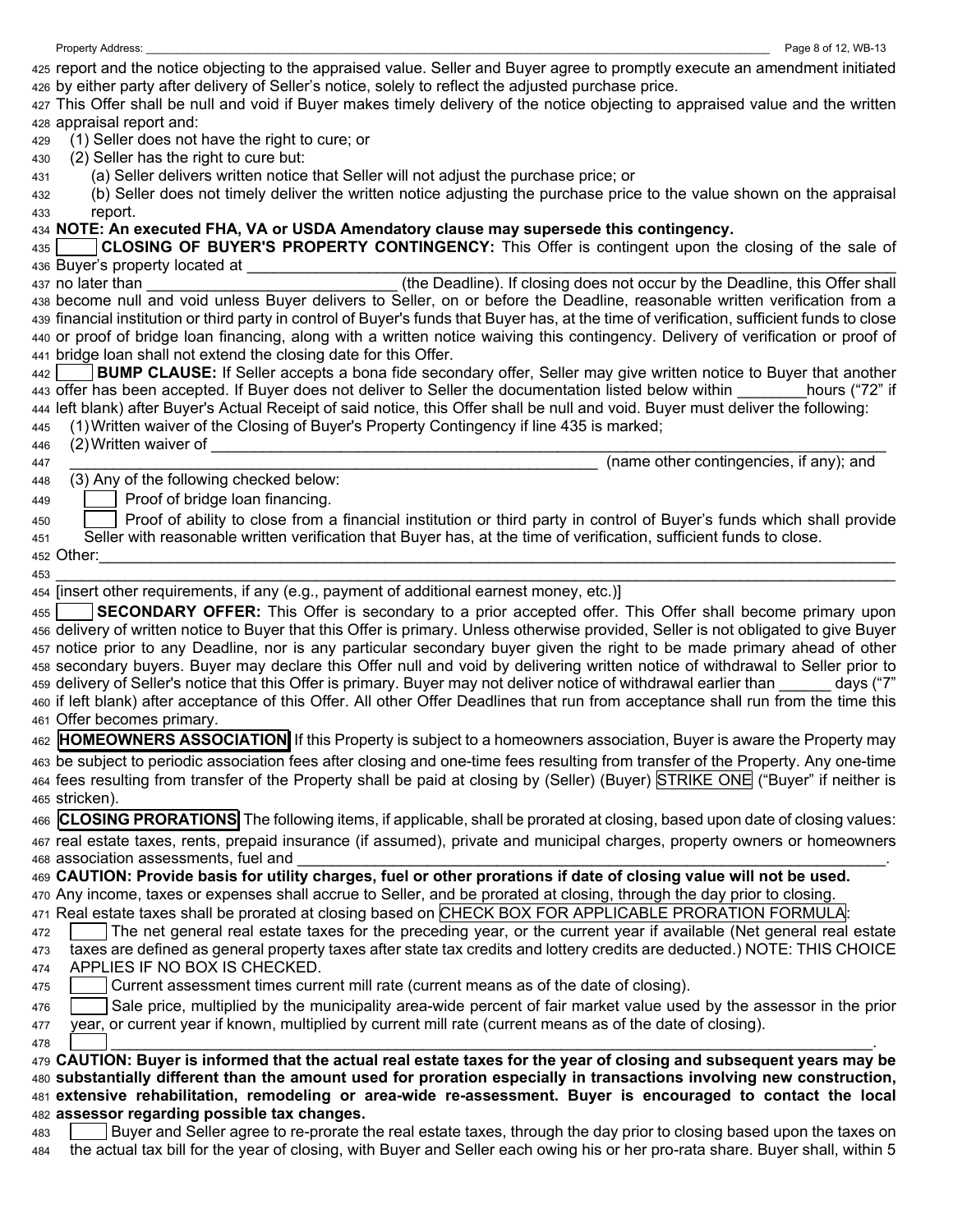485 days of receipt, forward a copy of the bill to the forwarding address Seller agrees to provide at closing. The Parties shall 486 re-prorate within 30 days of Buyer's receipt of the actual tax bill. Buyer and Seller agree this is a post-closing obligation 487 and is the responsibility of the Parties to complete, not the responsibility of the real estate Firms in this transaction.

## 488 **TITLE EVIDENCE**

489 ■ CONVEYANCE OF TITLE: **Upon payment of the purchase price, Seller shall convey the Property by warranty deed**  490 **(trustee's deed if Seller is a trust, personal representative's deed if Seller is an estate or other conveyance as**  491 **provided herein),** free and clear of all liens and encumbrances, except: municipal and zoning ordinances and agreements 492 entered under them, recorded easements for the distribution of utility and municipal services, recorded building and use 493 restrictions and covenants, present uses of the Property in violation of the foregoing disclosed in Seller's Vacant Land 494 Disclosure Report and in this Offer, general taxes levied in the year of closing and

495 \_\_\_\_\_\_\_\_\_\_\_\_\_\_\_\_\_\_\_\_\_\_\_\_\_\_\_\_\_\_\_\_\_\_\_\_\_\_\_\_\_\_\_\_\_\_\_\_\_\_\_\_\_\_\_\_\_\_\_\_\_\_\_\_\_\_\_\_\_\_\_\_\_\_\_\_\_\_\_\_\_\_\_\_\_\_\_\_\_\_\_\_\_\_\_\_\_ 496 \_\_\_\_\_\_\_\_\_\_\_\_\_\_\_\_\_\_\_\_\_\_\_\_\_\_\_\_\_\_\_\_\_\_\_\_\_\_\_\_\_\_\_\_\_\_\_\_\_\_\_\_\_\_\_\_\_\_\_\_\_ (insert other allowable exceptions from title, if

497 any) that constitutes merchantable title for purposes of this transaction. Seller, at Seller's cost, shall complete and execute 498 the documents necessary to record the conveyance and pay the Wisconsin Real Estate Transfer Fee.

499 **WARNING: Municipal and zoning ordinances, recorded building and use restrictions, covenants and easements**  500 **may prohibit certain improvements or uses and therefore should be reviewed, particularly if Buyer contemplates**  501 **making improvements to Property or a use other than the current use.** 

502 ■ TITLE EVIDENCE: Seller shall give evidence of title in the form of an owner's policy of title insurance in the amount of 503 the purchase price on a current ALTA form issued by an insurer licensed to write title insurance in Wisconsin. Seller shall 504 pay all costs of providing title evidence to Buyer. Buyer shall pay the costs of providing the title evidence required by Buyer's 505 lender and recording the deed or other conveyance.

506 ■ GAP ENDORSEMENT: Seller shall provide a "gap" endorsement or equivalent gap coverage at (Seller's)(Buyer's) 507 STRIKE ONE ("Seller's" if neither stricken) cost to provide coverage for any liens or encumbrances first filed or recorded 508 after the commitment date of the title insurance commitment and before the deed is recorded, subject to the title insurance 509 policy conditions, exclusions and exceptions, provided the title company will issue the coverage. If a gap endorsement or 510 equivalent gap coverage is not available, Buyer may give written notice that title is not acceptable for closing (see lines 516- 511 523).

512 ■ DELIVERY OF MERCHANTABLE TITLE: The required title insurance commitment shall be delivered to Buyer's attorney 513 or Buyer not more than \_\_\_\_\_ days after acceptance ("15" if left blank), showing title to the Property as of a date no more 514 than 15 days before delivery of such title evidence to be merchantable per lines 489-498, subject only to liens which will be 515 paid out of the proceeds of closing and standard title insurance requirements and exceptions, as appropriate.

516 ■ TITLE NOT ACCEPTABLE FOR CLOSING: If title is not acceptable for closing, Buyer shall notify Seller in writing of 517 objections to title within \_\_\_\_\_days ("15" if left blank) after delivery of the title commitment to Buyer or Buyer's attorney. In 518 such event, Seller shall have \_\_\_\_\_ days ("15" if left blank) from Buyer's delivery of the notice stating title objections, to 519 deliver notice to Buyer stating Seller's election to remove the objections by the time set for closing. If Seller is unable to 520 remove said objections, Buyer shall have five days from receipt of notice thereof, to deliver written notice waiving the 521 objections, and the time for closing shall be extended accordingly. If Buyer does not waive the objections, Buyer shall deliver 522 written notice of termination and this Offer shall be null and void. Providing title evidence acceptable for closing does not 523 extinguish Seller's obligations to give merchantable title to Buyer.

524 ■ SPECIAL ASSESSMENTS/OTHER EXPENSES: Special assessments, if any, levied or for work actually commenced 525 prior to the date stated on line 1 of this Offer shall be paid by Seller no later than closing. All other special assessments 526 shall be paid by Buyer. "Levied" means the local municipal governing body has adopted and published a final resolution 527 describing the planned improvements and the assessment of benefits.

**CAUTION: Consider a special agreement if area assessments, property owners association assessments, special charges for current services under Wis. Stat. § 66.0627 or other expenses are contemplated. "Other expenses" are one-time charges or ongoing use fees for public improvements (other than those resulting in special assessments) relating to curb, gutter, street, sidewalk, municipal water, sanitary and storm water and storm sewer (including all sewer mains and hook-up/connection and interceptor charges), parks, street lighting and street trees, and impact fees for other public facilities, as defined in Wis. Stat. § 66.0617(1)(f).** 

534 **LEASED PROPERTY** If Property is currently leased and lease(s) extend beyond closing, Seller shall assign Seller's rights 535 under said lease(s) and transfer all security deposits and prepaid rents thereunder to Buyer at closing. The terms of the 536 (written) (oral) STRIKE ONE lease(s), if any, are  $537$   $\_$ 

538 \_\_\_\_\_\_\_\_\_\_\_\_\_\_\_\_\_\_\_\_\_\_\_\_\_\_\_. Insert additional terms, if any, at lines 650-664 or attach as an addendum per line 686.

### 539 **DEFINITIONS**

540 **■** ACTUAL RECEIPT: "Actual Receipt" means that a Party, not the Party's recipient for delivery, if any, has the document 541 or written notice physically in the Party's possession, regardless of the method of delivery. If the document or written notice 542 is electronically delivered, Actual Receipt shall occur when the Party opens the electronic transmission.

543 **■** BUSINESS DAY: "Business Day" means a calendar day other than Saturday, Sunday, any legal public holiday under 544 Wisconsin or Federal law, and any other day designated by the President such that the postal service does not receive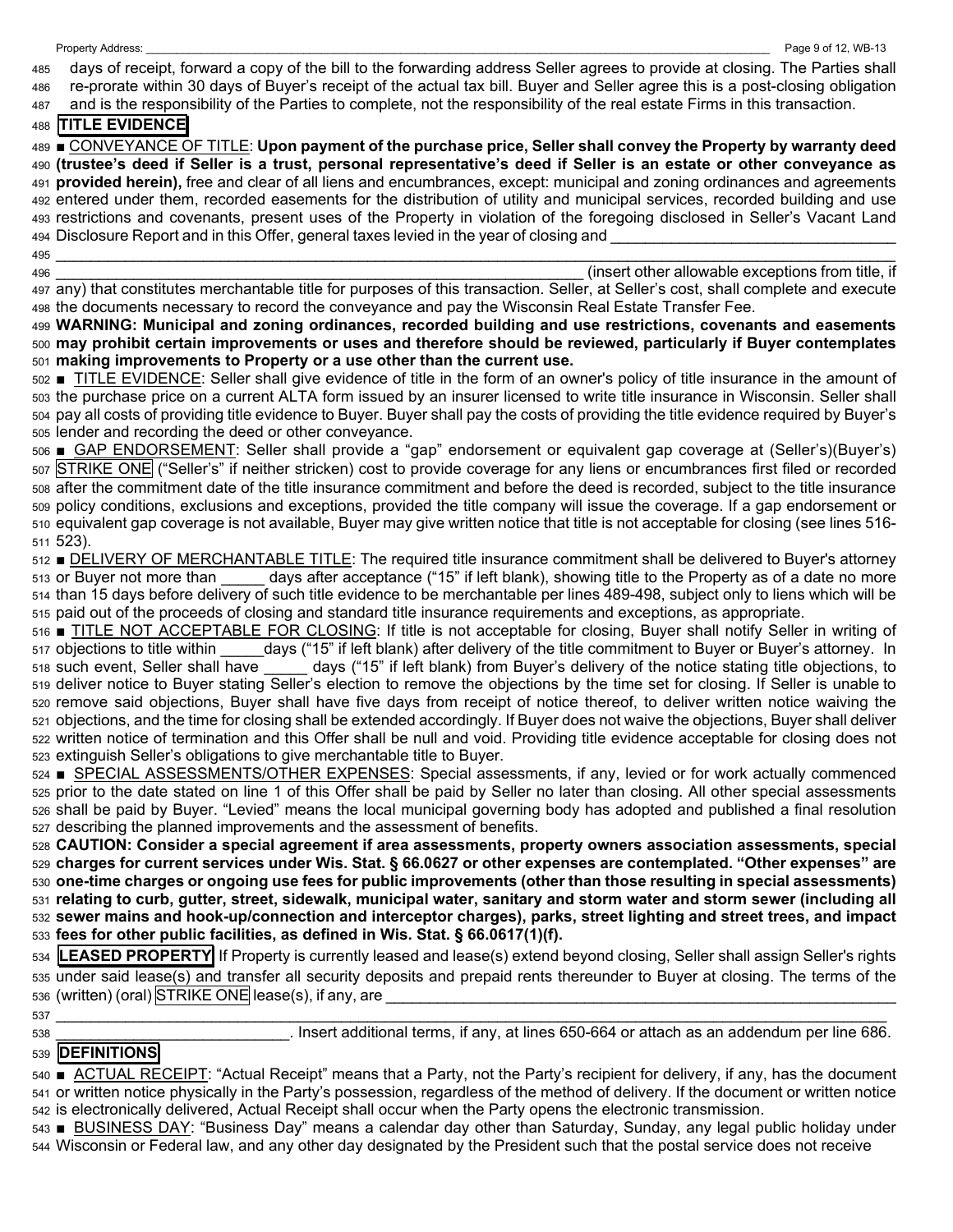545 registered mail or make regular deliveries on that day.

546 **■** DEADLINES: "Deadlines" expressed as a number of "days" from an event, such as acceptance, are calculated by 547 excluding the day the event occurred and by counting subsequent calendar days. The Deadline expires at Midnight on the 548 last day. Additionally, Deadlines expressed as a specific number of Business Days are calculated in the same manner 549 except that only Business Days are counted while other days are excluded. Deadlines expressed as a specific number of 550 "hours" from the occurrence of an event, such as receipt of a notice, are calculated from the exact time of the event, and by 551 counting 24 hours per calendar day. Deadlines expressed as a specific day of the calendar year or as the day of a specific 552 event, such as closing, expire at Midnight of that day. "Midnight" is defined as 11:59 p.m. Central Time.

553 **■** DEFECT: "Defect" means a condition that would have a significant adverse effect on the value of the Property; that would 554 significantly impair the health or safety of future occupants of the Property; or that if not repaired, removed or replaced would 555 significantly shorten or adversely affect the expected normal life of the premises.

556 ■ FIRM: "Firm" means a licensed sole proprietor broker or a licensed broker business entity.

557 **■** PARTY: "Party" means the Buyer or the Seller; "Parties" refers to both the buyer and the Seller.

558 **■** PROPERTY: Unless otherwise stated, "Property" means the real estate described at lines 4-8.

559 **INCLUSION OF OPTIONAL PROVISIONS** Terms of this Offer that are preceded by an OPEN BOX (1) are part of 560 this offer ONLY if the box is marked such as with an "X". They are not part of this offer if marked "N/A" or are left blank.

561 **PROPERTY DIMENSIONS AND SURVEYS** Buyer acknowledges that any land dimensions, or total acreage or square

562 footage figures, provided to Buyer by Seller or by a Firm or its agents, may be approximate because of rounding, formulas 563 used or other reasons, unless verified by survey or other means.

564 **CAUTION: Buyer should verify total square footage formula, total square footage/acreage figures, and land**  565 **dimensions, if material.** 

566 **DISTRIBUTION OF INFORMATION** Buyer and Seller authorize the agents of Buyer and Seller to: (i) distribute copies of 567 the Offer to Buyer's lender, appraisers, title insurance companies and any other settlement service providers for the 568 transaction as defined by the Real Estate Settlement Procedures Act (RESPA); (ii) report sales and financing concession 569 data to multiple listing service sold databases; (iii) provide active listing, pending sale, closed sale and financing concession 570 information and data, and related information regarding seller contributions, incentives or assistance, and third party gifts, 571 to appraisers researching comparable sales, market conditions and listings, upon inquiry; and (iv) distribute copies of this 572 Offer to the seller or seller's agent of another property that Seller intends on purchasing.

573 **MAINTENANCE** Seller shall maintain the Property and all personal property included in the purchase price until the earlier 574 of closing or Buyer's occupancy, in materially the same condition it was in as of the date on line 1 of this Offer, except for 575 ordinary wear and tear.

576 **PROPERTY DAMAGE BETWEEN ACCEPTANCE AND CLOSING** If, prior to closing, the Property is damaged in an 577 amount not more than five percent of the purchase price, other than normal wear and tear, Seller shall promptly notify Buyer 578 in writing, and will be obligated to restore the Property to materially the same condition it was in as of the date on line 1 of 579 this Offer. Seller shall provide Buyer with copies of all required permits and lien waivers for the lienable repairs no later than 580 closing. If the amount of damage exceeds five percent of the purchase price, Seller shall promptly notify Buyer in writing of 581 the damage and this Offer may be terminated at option of Buyer. Should Buyer elect to carry out this Offer despite such 582 damage, Buyer shall be entitled to the insurance proceeds, if any, relating to the damage to the Property, plus a credit 583 towards the purchase price equal to the amount of Seller's deductible on such policy, if any. However, if this sale is financed 584 by a land contract or a mortgage to Seller, any insurance proceeds shall be held in trust for the sole purpose of restoring 585 the Property.

586 **BUYER'S PRE-CLOSING WALK-THROUGH** Within three days prior to closing, at a reasonable time pre-approved by 587 Seller or Seller's agent, Buyer shall have the right to walk through the Property to determine that there has been no 588 significant change in the condition of the Property, except for ordinary wear and tear and changes approved by Buyer, and 589 that any Defects Seller has agreed to cure have been repaired in the manner agreed to by the Parties.

590 **OCCUPANCY** Occupancy of the entire Property shall be given to Buyer at time of closing unless otherwise provided in 591 this Offer at lines 534-538 or in an addendum attached per line 686, or lines 650-664 if the Property is leased. At time of 592 Buyer's occupancy, Property shall be free of all debris, refuse, and personal property except for personal property belonging 593 to current tenants, or sold to Buyer or left with Buyer's consent. Occupancy shall be given subject to tenant's rights, if any.

594 **DEFAULT** Seller and Buyer each have the legal duty to use good faith and due diligence in completing the terms and 595 conditions of this Offer. A material failure to perform any obligation under this Offer is a default that may subject the defaulting 596 party to liability for damages or other legal remedies.

597 If Buyer defaults, Seller may:

598 (1) sue for specific performance and request the earnest money as partial payment of the purchase price; or

599 (2) terminate the Offer and have the option to: (a) request the earnest money as liquidated damages; or (b) sue for actual 600 damages.

- 601 If Seller defaults, Buyer may:
- 602 (1) sue for specific performance; or

603 (2) terminate the Offer and request the return of the earnest money, sue for actual damages, or both.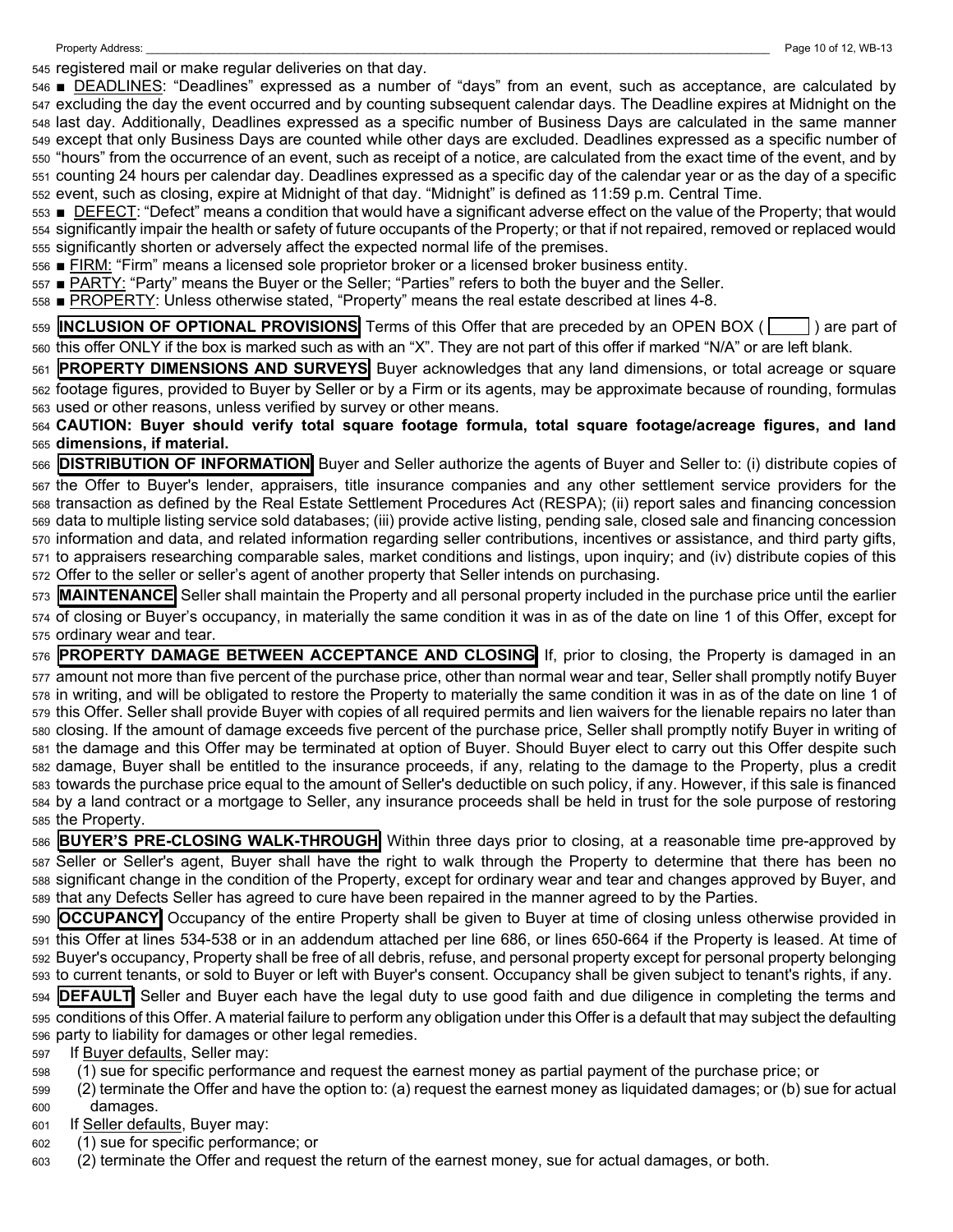604 In addition, the Parties may seek any other remedies available in law or equity. The Parties understand that the availability 605 of any judicial remedy will depend upon the circumstances of the situation and the discretion of the courts. If either Party 606 defaults, the Parties may renegotiate the Offer or seek nonjudicial dispute resolution instead of the remedies outlined above. 607 By agreeing to binding arbitration, the Parties may lose the right to litigate in a court of law those disputes covered by the 608 arbitration agreement.

**NOTE: IF ACCEPTED, THIS OFFER CAN CREATE A LEGALLY ENFORCEABLE CONTRACT. BOTH PARTIES SHOULD READ THIS DOCUMENT CAREFULLY. THE FIRM AND ITS AGENTS MAY PROVIDE A GENERAL EXPLANATION OF THE PROVISIONS OF THE OFFER BUT ARE PROHIBITED BY LAW FROM GIVING ADVICE OR OPINIONS CONCERNING YOUR LEGAL RIGHTS UNDER THIS OFFER OR HOW TITLE SHOULD BE TAKEN AT CLOSING. AN ATTORNEY SHOULD BE CONSULTED IF LEGAL ADVICE IS NEEDED.** 

614 **ENTIRE CONTRACT** This Offer, including any amendments to it, contains the entire agreement of the Buyer and Seller 615 regarding the transaction. All prior negotiations and discussions have been merged into this Offer. This agreement binds 616 and inures to the benefit of the Parties to this Offer and their successors in interest.

617 **NOTICE ABOUT SEX OFFENDER REGISTRY** You may obtain information about the sex offender registry and persons 618 registered with the registry by contacting the Wisconsin Department of Corrections on the Internet at http://www.doc.wi.gov 619 or by telephone at (608) 240-5830.

620 **FOREIGN INVESTMENT IN REAL PROPERTY TAX ACT (FIRPTA)** Section 1445 of the Internal Revenue Code (IRC) 621 provides that a transferee (Buyer) of a United States real property interest must pay or withhold as a tax up to 15% of the 622 total "Amount Realized" in the sale if the transferor (Seller) is a "Foreign Person" and no exception from FIRPTA withholding 623 applies. A "Foreign Person" is a nonresident alien individual, foreign corporation, foreign partnership, foreign trust, or foreign 624 estate. The "Amount Realized" is the sum of the cash paid, the fair market value of other property transferred, and the 625 amount of any liability assumed by Buyer.

626 **CAUTION: Under this law if Seller is a Foreign Person, and Buyer does not pay or withhold the tax amount, Buyer**  627 **may be held directly liable by the U.S. Internal Revenue Service for the unpaid tax and a tax lien may be placed**  628 **upon the Property.** 

629 Seller hereby represents that Seller is a non-Foreign Person, unless (1) Seller represents Seller is a Foreign Person in a 630 condition report incorporated in this Offer per lines 94-97, or (2) no later than 10 days after acceptance, Seller delivers 631 notice to Buyer that Seller is a Foreign Person, in which cases the provisions on lines 637-639 apply.

632 **IF SELLER IS A NON-FOREIGN PERSON.** Seller shall, no later than closing, execute and deliver to Buyer, or a qualified 633 substitute (attorney or title company as stated in IRC § 1445), a sworn certification under penalties of perjury of Seller's 634 non-foreign status in accordance with IRC § 1445. If Seller fails to timely deliver certification of Seller's non-foreign status, 635 Buyer shall: (1) withhold the amount required to be withheld pursuant to IRC § 1445; or, (2) declare Seller in default of this 636 Offer and proceed under lines 601-608.

637 **IF SELLER IS A FOREIGN PERSON.** If Seller has represented that Seller is a Foreign Person, Buyer shall withhold the 638 amount required to be withheld pursuant to IRC § 1445 at closing unless the Parties have amended this Offer regarding 639 amounts to be withheld, any withholding exemption to be applied, or other resolution of this provision.

640 **COMPLIANCE WITH FIRPTA.** Buyer and Seller shall complete, execute, and deliver, on or before closing, any instrument, 641 affidavit, or statement needed to comply with FIRPTA, including withholding forms. If withholding is required under IRC 642 §1445, and the net proceeds due Seller are not sufficient to satisfy the withholding required in this transaction, Seller shall 643 deliver to Buyer, at closing, the additional funds necessary to satisfy the applicable withholding requirement. Seller also 644 shall pay to Buyer an amount not to exceed \$1,000 for actual costs associated with the filing and administration of forms, 645 affidavits, and certificates necessary for FIRPTA withholding and any withholding agent fees.

646 **Any representations made by Seller with respect to FIRPTA shall survive the closing and delivery of the deed.** 

647 Firms, Agents, and Title Companies are not responsible for determining FIRPTA status or whether any FIRPTA exemption 648 applies. The Parties are advised to consult with their respective independent legal counsel and tax advisors regarding 649 FIRPTA.

651 \_\_\_\_\_\_\_\_\_\_\_\_\_\_\_\_\_\_\_\_\_\_\_\_\_\_\_\_\_\_\_\_\_\_\_\_\_\_\_\_\_\_\_\_\_\_\_\_\_\_\_\_\_\_\_\_\_\_\_\_\_\_\_\_\_\_\_\_\_\_\_\_\_\_\_\_\_\_\_\_\_\_\_\_\_\_\_\_\_\_\_\_\_\_\_\_\_

664 \_\_\_\_\_\_\_\_\_\_\_\_\_\_\_\_\_\_\_\_\_\_\_\_\_\_\_\_\_\_\_\_\_\_\_\_\_\_\_\_\_\_\_\_\_\_\_\_\_\_\_\_\_\_\_\_\_\_\_\_\_\_\_\_\_\_\_\_\_\_\_\_\_\_\_\_\_\_\_\_\_\_\_\_\_\_\_\_\_\_\_\_\_\_\_\_\_

### 650 **ADDITIONAL PROVISIONS/CONTINGENCIES**

652 \_\_\_\_\_\_\_\_\_\_\_\_\_\_\_\_\_\_\_\_\_\_\_\_\_\_\_\_\_\_\_\_\_\_\_\_\_\_\_\_\_\_\_\_\_\_\_\_\_\_\_\_\_\_\_\_\_\_\_\_\_\_\_\_\_\_\_\_\_\_\_\_\_\_\_\_\_\_\_\_\_\_\_\_\_\_\_\_\_\_\_\_\_\_\_\_\_ 653 \_\_\_\_\_\_\_\_\_\_\_\_\_\_\_\_\_\_\_\_\_\_\_\_\_\_\_\_\_\_\_\_\_\_\_\_\_\_\_\_\_\_\_\_\_\_\_\_\_\_\_\_\_\_\_\_\_\_\_\_\_\_\_\_\_\_\_\_\_\_\_\_\_\_\_\_\_\_\_\_\_\_\_\_\_\_\_\_\_\_\_\_\_\_\_\_\_ 654 \_\_\_\_\_\_\_\_\_\_\_\_\_\_\_\_\_\_\_\_\_\_\_\_\_\_\_\_\_\_\_\_\_\_\_\_\_\_\_\_\_\_\_\_\_\_\_\_\_\_\_\_\_\_\_\_\_\_\_\_\_\_\_\_\_\_\_\_\_\_\_\_\_\_\_\_\_\_\_\_\_\_\_\_\_\_\_\_\_\_\_\_\_\_\_\_\_ 655 \_\_\_\_\_\_\_\_\_\_\_\_\_\_\_\_\_\_\_\_\_\_\_\_\_\_\_\_\_\_\_\_\_\_\_\_\_\_\_\_\_\_\_\_\_\_\_\_\_\_\_\_\_\_\_\_\_\_\_\_\_\_\_\_\_\_\_\_\_\_\_\_\_\_\_\_\_\_\_\_\_\_\_\_\_\_\_\_\_\_\_\_\_\_\_\_\_ 656 \_\_\_\_\_\_\_\_\_\_\_\_\_\_\_\_\_\_\_\_\_\_\_\_\_\_\_\_\_\_\_\_\_\_\_\_\_\_\_\_\_\_\_\_\_\_\_\_\_\_\_\_\_\_\_\_\_\_\_\_\_\_\_\_\_\_\_\_\_\_\_\_\_\_\_\_\_\_\_\_\_\_\_\_\_\_\_\_\_\_\_\_\_\_\_\_\_ 657 \_\_\_\_\_\_\_\_\_\_\_\_\_\_\_\_\_\_\_\_\_\_\_\_\_\_\_\_\_\_\_\_\_\_\_\_\_\_\_\_\_\_\_\_\_\_\_\_\_\_\_\_\_\_\_\_\_\_\_\_\_\_\_\_\_\_\_\_\_\_\_\_\_\_\_\_\_\_\_\_\_\_\_\_\_\_\_\_\_\_\_\_\_\_\_\_\_ 658 \_\_\_\_\_\_\_\_\_\_\_\_\_\_\_\_\_\_\_\_\_\_\_\_\_\_\_\_\_\_\_\_\_\_\_\_\_\_\_\_\_\_\_\_\_\_\_\_\_\_\_\_\_\_\_\_\_\_\_\_\_\_\_\_\_\_\_\_\_\_\_\_\_\_\_\_\_\_\_\_\_\_\_\_\_\_\_\_\_\_\_\_\_\_\_\_\_ 659 \_\_\_\_\_\_\_\_\_\_\_\_\_\_\_\_\_\_\_\_\_\_\_\_\_\_\_\_\_\_\_\_\_\_\_\_\_\_\_\_\_\_\_\_\_\_\_\_\_\_\_\_\_\_\_\_\_\_\_\_\_\_\_\_\_\_\_\_\_\_\_\_\_\_\_\_\_\_\_\_\_\_\_\_\_\_\_\_\_\_\_\_\_\_\_\_\_ 660 \_\_\_\_\_\_\_\_\_\_\_\_\_\_\_\_\_\_\_\_\_\_\_\_\_\_\_\_\_\_\_\_\_\_\_\_\_\_\_\_\_\_\_\_\_\_\_\_\_\_\_\_\_\_\_\_\_\_\_\_\_\_\_\_\_\_\_\_\_\_\_\_\_\_\_\_\_\_\_\_\_\_\_\_\_\_\_\_\_\_\_\_\_\_\_\_\_ 661 \_\_\_\_\_\_\_\_\_\_\_\_\_\_\_\_\_\_\_\_\_\_\_\_\_\_\_\_\_\_\_\_\_\_\_\_\_\_\_\_\_\_\_\_\_\_\_\_\_\_\_\_\_\_\_\_\_\_\_\_\_\_\_\_\_\_\_\_\_\_\_\_\_\_\_\_\_\_\_\_\_\_\_\_\_\_\_\_\_\_\_\_\_\_\_\_\_ 662 \_\_\_\_\_\_\_\_\_\_\_\_\_\_\_\_\_\_\_\_\_\_\_\_\_\_\_\_\_\_\_\_\_\_\_\_\_\_\_\_\_\_\_\_\_\_\_\_\_\_\_\_\_\_\_\_\_\_\_\_\_\_\_\_\_\_\_\_\_\_\_\_\_\_\_\_\_\_\_\_\_\_\_\_\_\_\_\_\_\_\_\_\_\_\_\_\_ 663 \_\_\_\_\_\_\_\_\_\_\_\_\_\_\_\_\_\_\_\_\_\_\_\_\_\_\_\_\_\_\_\_\_\_\_\_\_\_\_\_\_\_\_\_\_\_\_\_\_\_\_\_\_\_\_\_\_\_\_\_\_\_\_\_\_\_\_\_\_\_\_\_\_\_\_\_\_\_\_\_\_\_\_\_\_\_\_\_\_\_\_\_\_\_\_\_\_